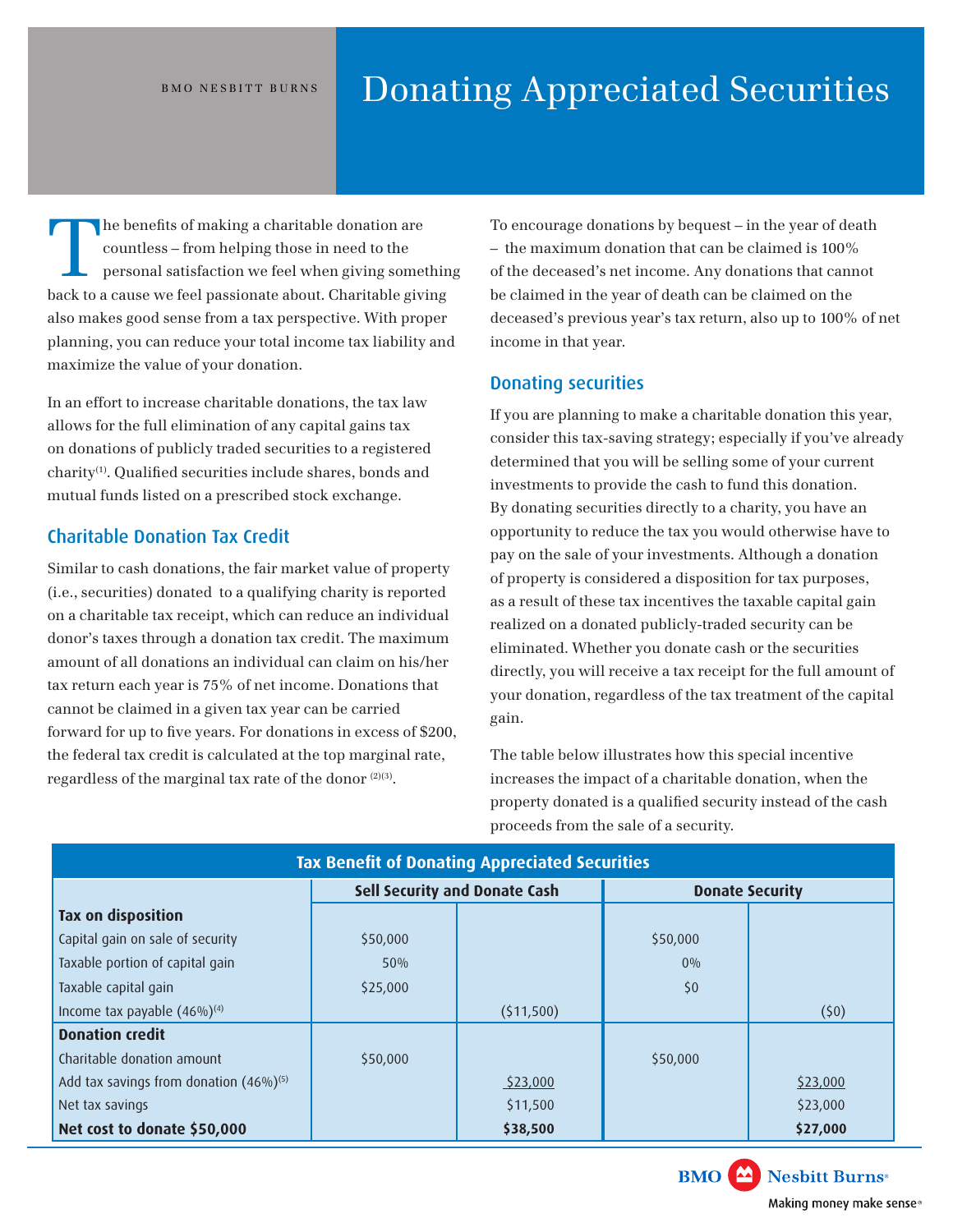The example assumes an individual owns a security with a current value of \$50,000 and a nil tax cost base. It further assumes that the capital gain realized on the sale is \$50,000, and the entire \$50,000 proceeds are donated to a charity. In the frst situation, the security is sold and the cash proceeds are donated. In the other situation, the security is donated directly to a charity.

As the table shows, a donation of securities may be preferred over a cash donation of equal value, particularly if you have already decided to dispose of the securities during the year.

This strategy can also be used in the year of death to reduce tax to the deceased and create a signifcant donation to a charity at a fraction of the cost. In the example presented in the table below, we calculated the net proceeds of an investment that is worth \$50,000 and has an unrealized gain of \$20,000. Let's look at how making a \$25,000 donation from this investment will impact the deceased's tax liability if properly bequested in the deceased's Will.

By donating half of the investment, the total tax liability on other income realized in the year of death can be reduced. So much so, that a \$50,000 investment provides the deceased's estate with after-tax proceeds of \$34,200 and also provides for a \$25,000 donation to a charity. In other words, it only costs the deceased's estate an incremental \$11,200 (\$45,400 - \$34,200) to make a donation of \$25,000 to a charity.

# Donations of shares or proceeds acquired through employee stock options

Although the beneft received on the exercise of employee stock options generally represents employment income – and not a capital gain – it is also possible to reduce or eliminate this employment income beneft by donating the shares or proceeds acquired through the exercise of employee stock options.

To be eligible for this incentive, the option shares must be publicly-traded securities and the shares (or proceeds acquired through the options) must be donated to a qualifying charity.

The stock option beneft must also be eligible for the 50% deduction available on the qualifed exercise of certain securities. Assuming these qualifcations are met, the reduced income inclusion is available if the shares are donated in the year acquired and within 30 days after the option exercise. In addition, in the case of a "cashless exercise," the reduced income inclusion may also be available if the employee directs their Investment Advisor to immediately dispose of the securities acquired from the employee stock options and deliver the proceeds to a qualifying charity. Note that if the value of the shares decrease in the (maximum) 30-day period before making the donation, or if only some of the shares (or aggregate proceeds) received by exercising the options are donated, the tax deduction will be reduced proportionately.

| <b>Tax Benefit of a Donation Upon Death</b>                                                     |                    |          |                                            |           |  |  |  |
|-------------------------------------------------------------------------------------------------|--------------------|----------|--------------------------------------------|-----------|--|--|--|
|                                                                                                 | <b>No Donation</b> |          | <b>Donation of Half of the Investments</b> |           |  |  |  |
| <b>Current value of investments</b>                                                             |                    | \$50,000 |                                            | \$50,000  |  |  |  |
| Capital gain                                                                                    | \$20,000           |          | \$20,000                                   |           |  |  |  |
| Taxable portion of capital gain                                                                 | \$10,000           |          | $$5.000^{(6)}$$                            |           |  |  |  |
| Income tax $(46\%)^{(4)}$                                                                       |                    | (54,600) |                                            | (52,300)  |  |  |  |
| Net cash to deceased's estate                                                                   |                    | \$45,400 |                                            | \$47,700  |  |  |  |
| Donate half of the investments                                                                  |                    |          |                                            |           |  |  |  |
| Less charitable donation amount                                                                 |                    |          |                                            | (525,000) |  |  |  |
| Add potential tax savings (vs. other<br>income) from donation $(525,000 \text{ @ } 46\%)^{(5)}$ |                    |          |                                            | \$11,500  |  |  |  |
| Net cash to deceased's estate                                                                   |                    |          |                                            | \$34,200  |  |  |  |
| Net cash to charity                                                                             |                    |          |                                            | \$25,000  |  |  |  |

### **BMO** Nesbitt Burns<sup>®</sup>

Making money make sense®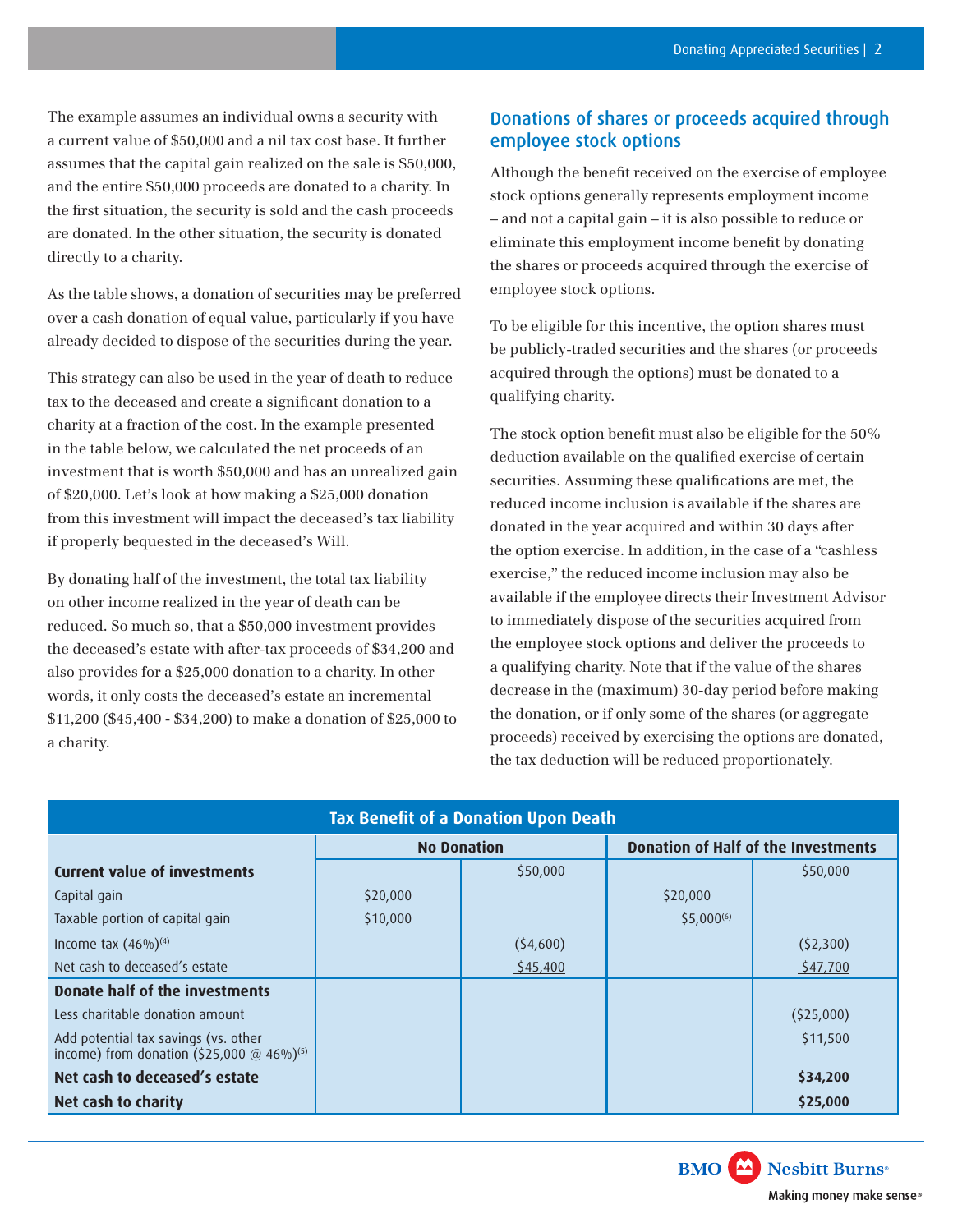As the tax rules for employee stock options and the related rules used to determine the charitable donation credits are complex, please consult with your tax advisor to determine the appropriateness and the proper implementation of this strategy based on your situation.

# Donating flow-through shares - recent budget changes

A popular strategy post-March 2006 – in light of the elimination of the capital gains tax liability on qualifying donations of publicly-traded securities – was the donation of (publicly-traded) fow-through shares which typically have a low or nil tax cost base.

A flow-through share structure allows a company incurring eligible resource expenses to renounce (or flow-through) the expenses to the investor, who can claim these expenses to offset their taxable income. As a result of the deductions claimed, the investor will generally have a low or nil tax cost base on the underlying securities, which are often exchanged (on a tax-deferred basis) for a publicly-traded security, such as a mutual fund. Once publicly traded, these investments were excellent candidates for a qualifying donation as a means of avoiding the signifcant capital gains that would otherwise be taxed on the eventual sale.

To the extent that the fow-through investment vehicle maintains its market value at the time of donation equal to its original cost, the combined savings of the resource deductions and charitable donation receipt would signifcantly reduce the after-tax cost of the donation.

**However, note that changes enacted in the tax law originating from the 2011 Federal Budget have limited the tax benefts associated with this strategy, by restricting the exemption from capital gains tax on the donation of fowthrough investments to the excess of the (cumulative) capital gains over the original cost of acquiring the fow-through investments. Therefore, going forward this strategy will no longer be as attractive in the future – although limited grandfathering may exist for fowthrough securities acquired prior to the budget changes.** Given the complexity of this new legislation and the

limited interpretative guidance provided thus far, anyone contemplating a donation strategy involving flow-through investments should consult with their tax advisor to confrm the anticipated tax results. In addition to the concerns regarding these amendments, which may restrict the donation incentives, the renounced expenditures claimed from the fow-through investment may create other tax issues; such as the application of alternative minimum tax which will reduce the current tax benefit of the flow-through deductions.

### Corporate charitable giving

Corporate charitable giving can also provide the same tax benefts as individual giving, through:

- 1. Potential elimination of any capital gains tax on a qualifying gift of publicly-traded securities (7).
- 2. A tax deduction equal to the fair market value of the gift.

A corporation will not receive a tax credit for the gifted qualifed securities; instead, it will be entitled to a deduction equal to the value of the gifted property. This will result in a reduction of the tax that would otherwise be payable on income earned by the corporation.

However, similar to individuals, corporations are also restricted on the amount of charitable deductions claimed annually. A corporation can deduct charitable donations, up to a maximum of 75% of its current year net income, with the potential to carry forward any excess for up to five years.

For a Canadian-controlled private corporation which donates a qualifying publicly-traded security, the 100% non-taxable capital gain portion will be added to the balance of its Capital Dividend Account (CDA)(7). This notional account, when positive, may be paid to shareholders on a tax-free basis, which could facilitate the withdrawal of funds from the company to its shareholders.